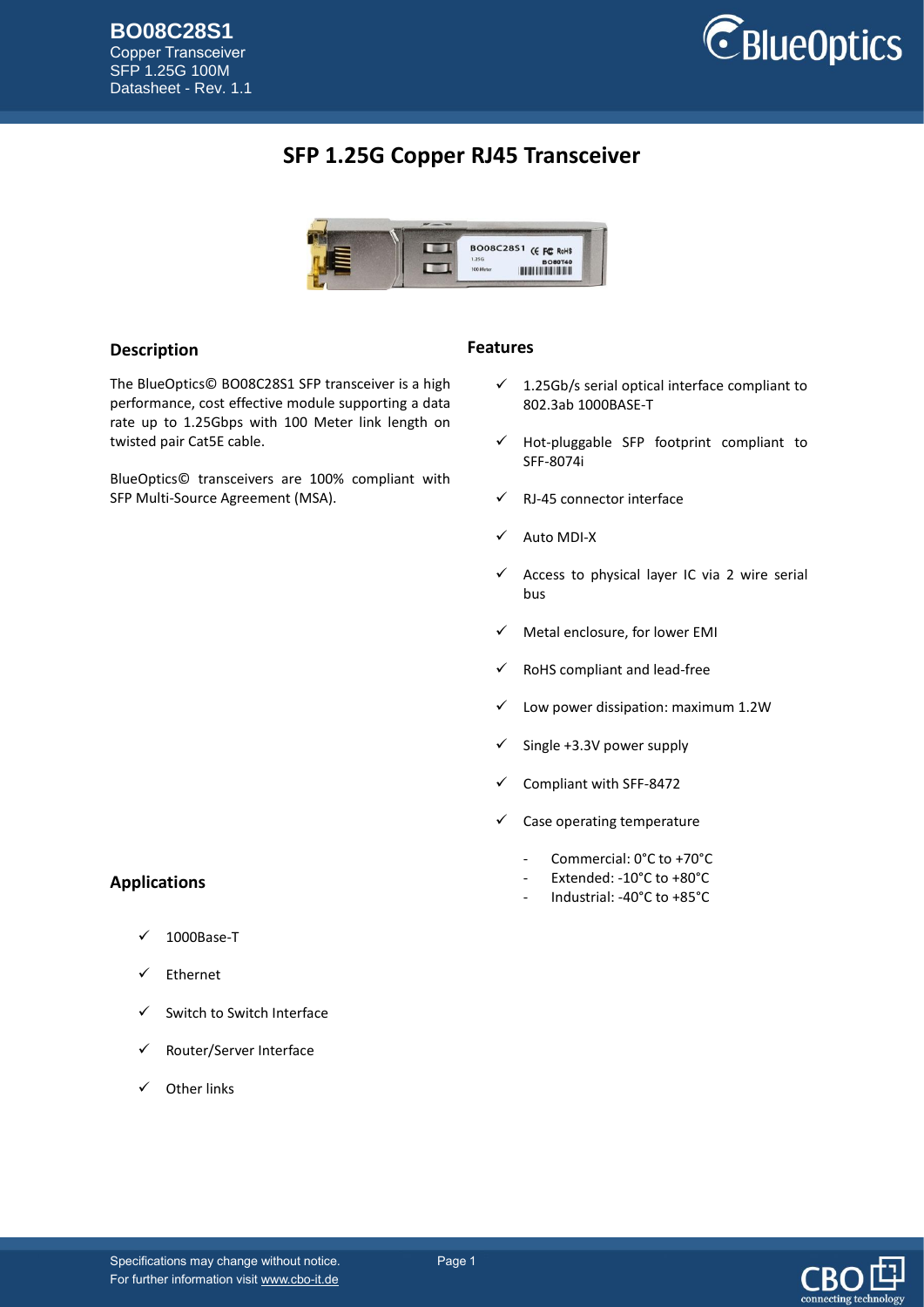Copper Transceiver SFP 1.25G 100M Datasheet - Rev. 1.1



### **Warnings**

**Handling Precautions:** This device is susceptible to damage as a result of electrostatic discharge (ESD). A static free environment is highly recommended.

**Laser Safety:** Even small radiation emitted by laser devices can be dangerous to human eyes and lead to permanent eye injuries. Be sure to avoid eye contact with direct or indirect radiation.

#### **Warranty**

Every BlueOptics© transceiver comes with a 5 year replacement warranty and lifetime support.

For a warranty inquiry, please contact your CBO sales representative.

This warranty only covers the first user of the equipment.

### **Important Notice**

Performance figures, data and any illustrative material provided in this data sheet are typical and must be specifically confirmed in writing by CBO before they become applicable to any particular order or contract. In accordance with the CBO policy of continuous improvement specifications may change without notice.

The publication of information in this data sheet does not imply freedom from patent or other protective rights of CBO or others.

Further details are available from any CBO sales representative.

#### **Installation**

Before installation attach an ESD-preventive wrist to ensure not to damage the transceiver or hardware.

BlueOptics© BO08C28S1 can be installed in any Small Form Factor Pluggable (SFP) port. You can install the BO08C28S1 regardless if the system is powered on or off, because it is hot-swappable.

Insert the transceiver into the SFP port and remove the dust cap.

You can now connect your cable.

## **Order Information**

| Part No.    | Temp.                              | <b>DDM</b> |
|-------------|------------------------------------|------------|
| BO08C28S1   | $0^{\circ}$ C to +70 $^{\circ}$ C  |            |
| BO08C28S1EX | $-10^{\circ}$ C to $+80^{\circ}$ C |            |
| BO08C28S1IN | $-40^{\circ}$ C to $+80^{\circ}$ C |            |

## **Regulatory Compliance**

| <b>Feature</b>       | <b>Standard</b>                | Co.     |
|----------------------|--------------------------------|---------|
| <b>Electrostatic</b> | - IEC/EN 61000-4- 2            |         |
| Discharge (ESD)      |                                |         |
| Electromagnetic      | - FCC Part 15 Class B EN 55022 |         |
| Interference (EMI)   | - Class B (CISPR 22A)          |         |
| Laser Eye Safety     | - FDA 21CFR 1040.10, 1040.11   | Class 1 |
|                      | - IEC/EN 60825-1, 2            |         |
| Component            |                                |         |
| Recognition          | - IEC/EN 60950, UL             |         |
| <b>RoHS</b>          | $-2002/95/EC$                  |         |
| <b>EMC</b>           | $-$ EN61000-3                  |         |

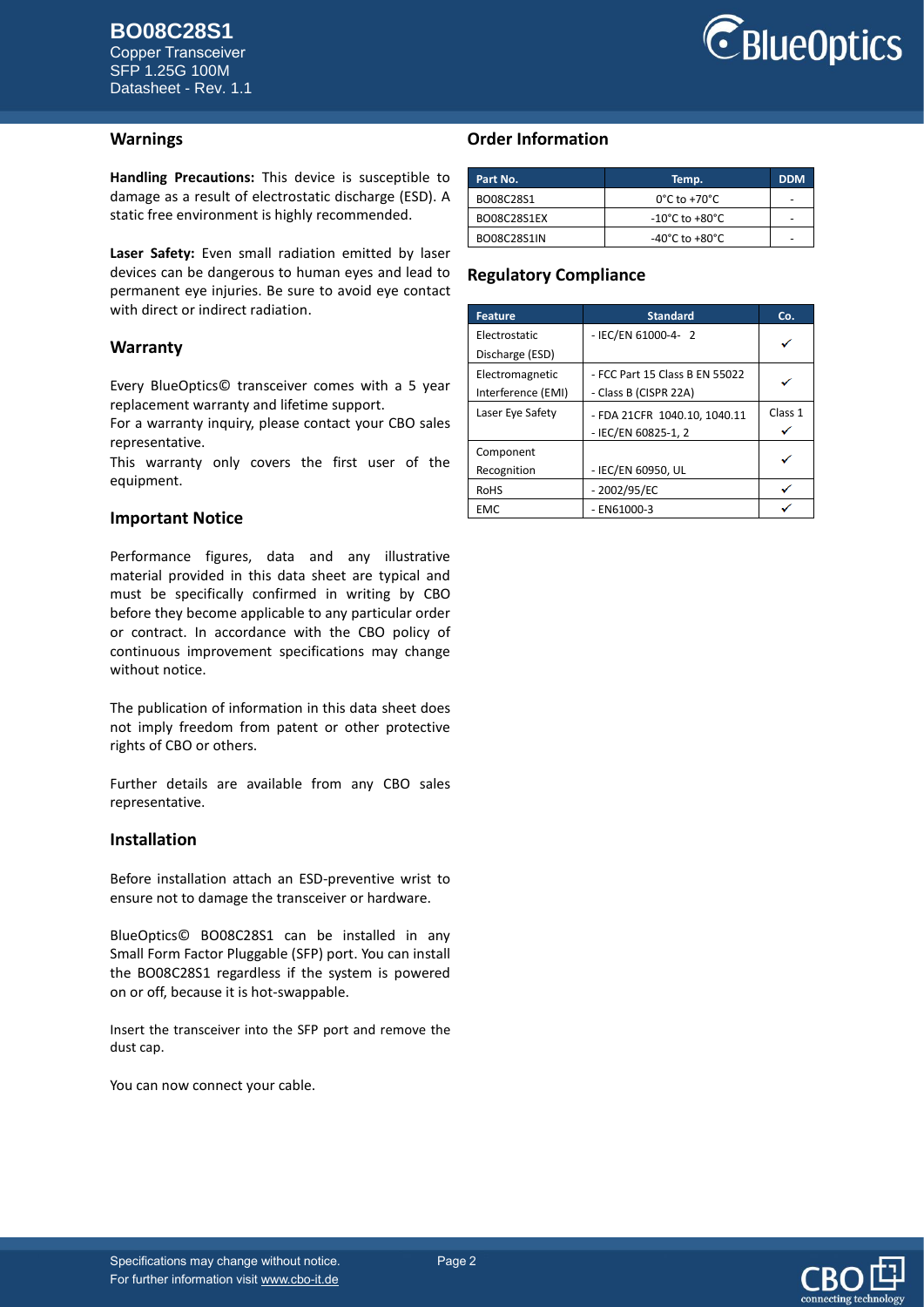# **BO08C28S1**

Copper Transceiver SFP 1.25G 100M Datasheet - Rev. 1.1



## **1. Absolute Maximum Ratings**

| <b>Parameter</b>                | Svmbol | Min. | Typ. | Max. | Unit |
|---------------------------------|--------|------|------|------|------|
| Storage Temperature             |        | -40  |      |      | ٥٢   |
| <b>Storage Ambient Humidity</b> |        |      |      | ο٥   | %    |

## **2. Recommended Operating Conditions**

| Parameter                    | <b>Symbol</b>       | Min.  | Typ.      | Max. | <b>Unit</b> | <b>Note</b>   |
|------------------------------|---------------------|-------|-----------|------|-------------|---------------|
|                              |                     | 0     |           | 70   |             | BO08C28S1     |
|                              |                     | $-10$ |           | 80   | ºC          | BO08C28S1EX   |
|                              |                     | -40   |           | 85   |             | BO08C28S1IN   |
| Ambient Humidity             | HA                  | 5     |           | 70   | %           |               |
| Data Rate                    |                     |       | 1250/1250 |      | <b>Mbps</b> | Does not      |
|                              |                     |       |           |      |             | support SGMII |
| <b>Transmission Distance</b> |                     |       |           | 100  | M           |               |
| <b>Coupled Copper Cable</b>  | <b>Twisted Pair</b> |       |           |      |             | Min. Cat5E    |

## **3. Electrical Interface Characteristics**

| Parameter       | <b>Symbol</b> | Min. | Typ. | Max. | <b>Unit</b> | <b>Note</b> |
|-----------------|---------------|------|------|------|-------------|-------------|
| Supply Current  |               |      | 320  | 375  | mA          |             |
| Input Voltage   | Vcc           | 3.13 | 3.3  | 3.47 |             |             |
| Maximum Voltage | Vmax          |      |      |      |             |             |
| Surge Current   | Isurge        |      |      | 30   | mA          |             |

### **Notes:**

- 1. 1.2W maximum power consumption
- 2. Referenced to GND
- 3. Power consumption and surge current are higher than the specified values in MSA

## **4. Low Speed Signals**

| <b>Parameter</b>       | <b>Symbol</b> | Min.     | Тур. | Max.      | Unit | Note <sup>1</sup> |
|------------------------|---------------|----------|------|-----------|------|-------------------|
| <b>SFP Output LOW</b>  | Vol           |          |      | 0.5       |      |                   |
| <b>SFP Output HIGH</b> | Voh           | host Vcc |      | host Vcc  |      |                   |
|                        |               | $-0.5$   |      | $+0.3$    |      |                   |
| SFP Input LOW          | Vil           |          |      | 0.8       |      |                   |
| <b>SFP Input HIGH</b>  | Vih           |          |      | $Vcc+0.3$ | mA   |                   |

#### **Notes:**

- 1. 4.7k to 10k pull-up to host\_Vcc, measured at host side of connector
- 2. 4.7k to 10k pull-up to Vcc, measured at SFP side of connector

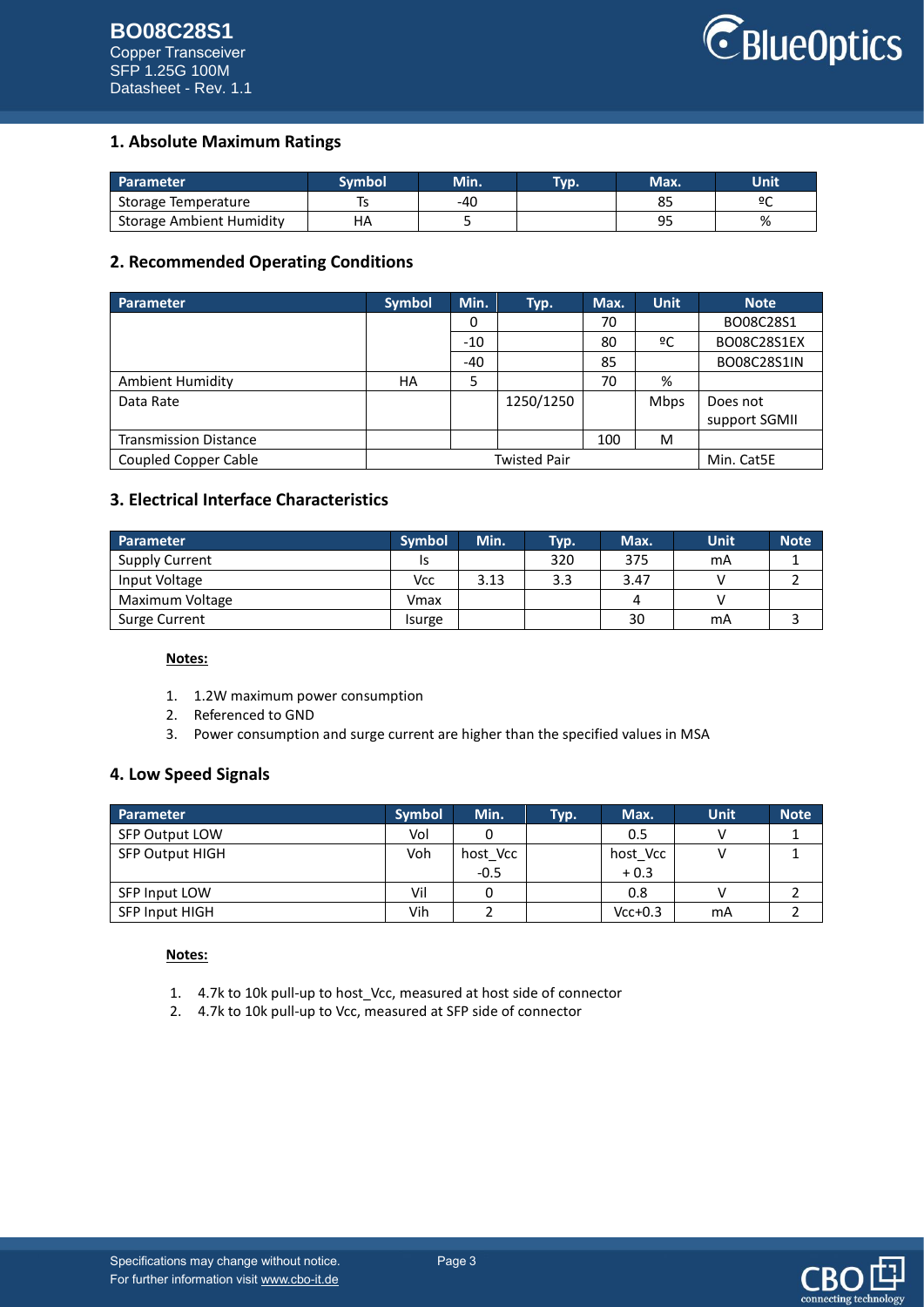

## **5. High Speed Signals**

| <b>High-Speed Electrical Interface - Transmission Line-SFP</b> |               |      |      |      |      |             |  |
|----------------------------------------------------------------|---------------|------|------|------|------|-------------|--|
| <b>Parameter</b>                                               | <b>Symbol</b> | Min. | Typ. | Max. | Unit | <b>Note</b> |  |
| Line Frequency                                                 | fL            |      | 125  |      | MHz  |             |  |
| Tx Output Impedance                                            | Zout.TX       |      | 100  |      | Ohm  |             |  |
| Rx Input Impedance                                             | Zin.RX        |      | 100  |      | Ohm  |             |  |

### **Notes:**

- 1. 5 level encoding, per IEEE802.3
- 2. Differential, for all frequencies between 1MHz and 125MHz

| High-Speed Electrical Interface - Host-SFP |               |      |      |      |             |             |  |
|--------------------------------------------|---------------|------|------|------|-------------|-------------|--|
| Parameter                                  | <b>Symbol</b> | Min. | Typ. | Max. | <b>Unit</b> | <b>Note</b> |  |
| Single ended data input swing              | Vinsing       | 250  |      | 1200 | mV          |             |  |
| Single ended data output swing             | Voutsing      | 350  |      | 800  | mV          |             |  |
| Rise/Fall Time                             | $Tr$ .Tf      |      | 175  |      | Psec        |             |  |
| Tx Input Impedance                         | Zin           |      | 50   |      | Ohm         |             |  |
| Rx Output Impedance                        | Zout          |      | 50   |      | Ohm         |             |  |

#### **Notes:**

- 1. Single ended
- 2. 20%-80%

## **6. SFP to Host Connector Pin Out**

| Pin | <b>Symbol</b>           | <b>Name / Description</b>                        | <b>Note</b>    |
|-----|-------------------------|--------------------------------------------------|----------------|
| 1   | <b>VEET</b>             | Transmitter Ground (Common with Receiver Ground) | 1              |
| 2   | TFAULT                  | <b>Transmitter Fault indication</b>              |                |
| 3   | T <sub>DIS</sub>        | <b>Transmitter Disable</b>                       |                |
| 4   | MOD DEF(2)              | Module Definition 2. Data line for Serial ID.    | 2              |
| 5   | MOD DEF(1)              | Module Definition 1. Data line for Serial ID.    | 2              |
| 6   | MOD DEF(0)              | Module Definition 0. Data line for Serial ID.    | $\mathfrak{p}$ |
| 7   | RS <sub>0</sub>         | Rate Select 0                                    |                |
| 8   | <b>LOS</b>              | Loss of Signal indication                        | 3              |
| 9   | <b>VEER</b>             | Receiver Ground (Common with Transmitter Ground) | 1              |
| 10  | <b>VEER</b>             | Receiver Ground (Common with Transmitter Ground) | 1              |
| 11  | <b>VEER</b>             | Receiver Ground (Common with Transmitter Ground) | 1              |
| 12  | RD-                     | Inv. Received Data Out                           |                |
| 13  | $RD+$                   | <b>Received Data Out</b>                         |                |
| 14  | <b>VEER</b>             | Receiver Ground (Common with Transmitter Ground) | 1              |
| 15  | <b>V<sub>CCR</sub></b>  | <b>Receiver Power Supply</b>                     |                |
| 16  | <b>V</b> <sub>CCT</sub> | <b>Transmitter Power</b>                         |                |
| 17  | <b>VEET</b>             | Transmitter Ground (Common with Receiver Ground) | 1              |
| 18  | TD+                     | Transmit Data In                                 |                |
| 19  | TD-                     | Inv. Transmit Data In                            |                |
| 20  | <b>VEET</b>             | Transmitter Ground (Common with Receiver Ground) | 1              |

### **Notes:**

- 1. Circuit ground is connection chassis ground.
- 2. It is pulled up within the module with a 4.7k~10kΩ resistor. Voltage is between 2.0V and 3.6. MOD\_DEF(0) indicates if module is plugged in.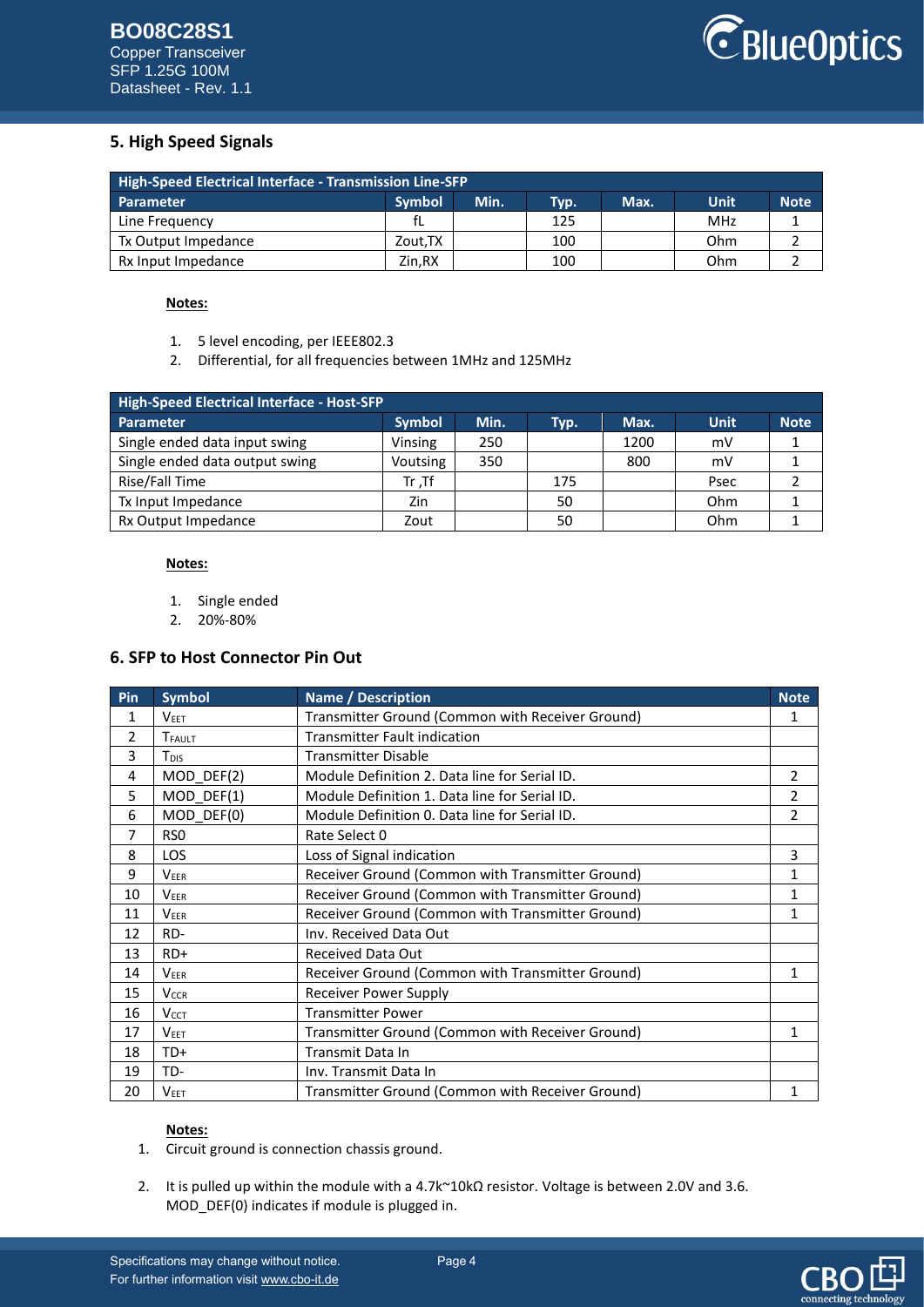

3. LVTTL compatible with a maximum voltage of 2.5V.



## **7. EEPROM Information**

The SFP MSA defines a 256-byte memory map in EEPROM describing the transceivers capabilities, standard interfaces, manufacturer, and other information, which is accessible over a 2 wire serial interface at the 8-bit address 1010000X (A0h).

| <b>Data</b>    | <b>Size</b><br><b>Field</b> | <b>Name of Field</b> | <b>Contents (Hex)</b>                              | <b>Description</b>                    |
|----------------|-----------------------------|----------------------|----------------------------------------------------|---------------------------------------|
| <b>Address</b> | (Bytes)                     |                      |                                                    |                                       |
| 0              | 1                           | Identifier           | XX                                                 | Formfactor                            |
| 1              | 1                           | Ext. Identifier      | XX                                                 |                                       |
| $\overline{2}$ | $\mathbf{1}$                | Connector            | XX                                                 |                                       |
| $3 - 10$       | 8                           | Transceiver          | XX XX XX XX XX XX XX XX                            | <b>Transmittter Code</b>              |
| 11             | 1                           | Encoding             | XX                                                 |                                       |
| 12             | 1                           | BR, Nominal          | XX                                                 | <b>Transceiver Speed</b>              |
| 13             | $\mathbf{1}$                | Reserved             | 00                                                 |                                       |
| 14             | $\mathbf{1}$                | Length (9µm) km      | XX                                                 | Max. link length in KM                |
| 15             | $\mathbf{1}$                | Length (9µm) 100m    | XX                                                 | Max. link length in M                 |
| 16             | 1                           | Length (50µm) 10m    | XX                                                 | Max. link length in M                 |
| 17             | $\mathbf{1}$                | Length(62.5µm)10m    | XX                                                 | Max. link length in M                 |
| 18             | 1                           | Length (Copper)      | XX                                                 | Max. link length in M                 |
| 29             | $\mathbf{1}$                | Reserved             | 00                                                 |                                       |
| 30-35          | 16                          | Vendor name          | XX XX XX XX XX XX XX XX<br>XX XX XX XX XX XX XX XX | Vendor name - OEM                     |
| 36             | $\mathbf{1}$                | Reserved             | 00                                                 |                                       |
| 37-39          | 3                           | Vendor OUI           | XX XX XX                                           |                                       |
| 40-55          | 16                          | Vendor PN            | XX XX XX XX XX XX XX XX<br>XX XX XX XX XX XX XX XX | Product Number -<br>depending on Part |
| 56-59          | 4                           | Vendor rev           | XX XX XX XX                                        | Vendor revision                       |
| 60-61          | $\overline{2}$              | Wavelength           | XX XX                                              | Transceiver<br>Wavelength             |
| 62             | $\mathbf{1}$                | Reserved             | 00                                                 |                                       |
| 63             | $\mathbf{1}$                | <b>CC BASE</b>       | XX                                                 | Checksum of bytes 0-<br>62            |
| 64-65          | $\overline{2}$              | Options              | XX XX                                              |                                       |
| 66             | $\mathbf{1}$                | BR, max              | XX                                                 |                                       |
| 67             | $\mathbf{1}$                | BR, min              | XX                                                 |                                       |
| 68-83          | 16                          | Vendor SN            | XX XX XX XX XX XX XX XX<br>XX XX XX XX XX XX XX XX | Part serial number                    |